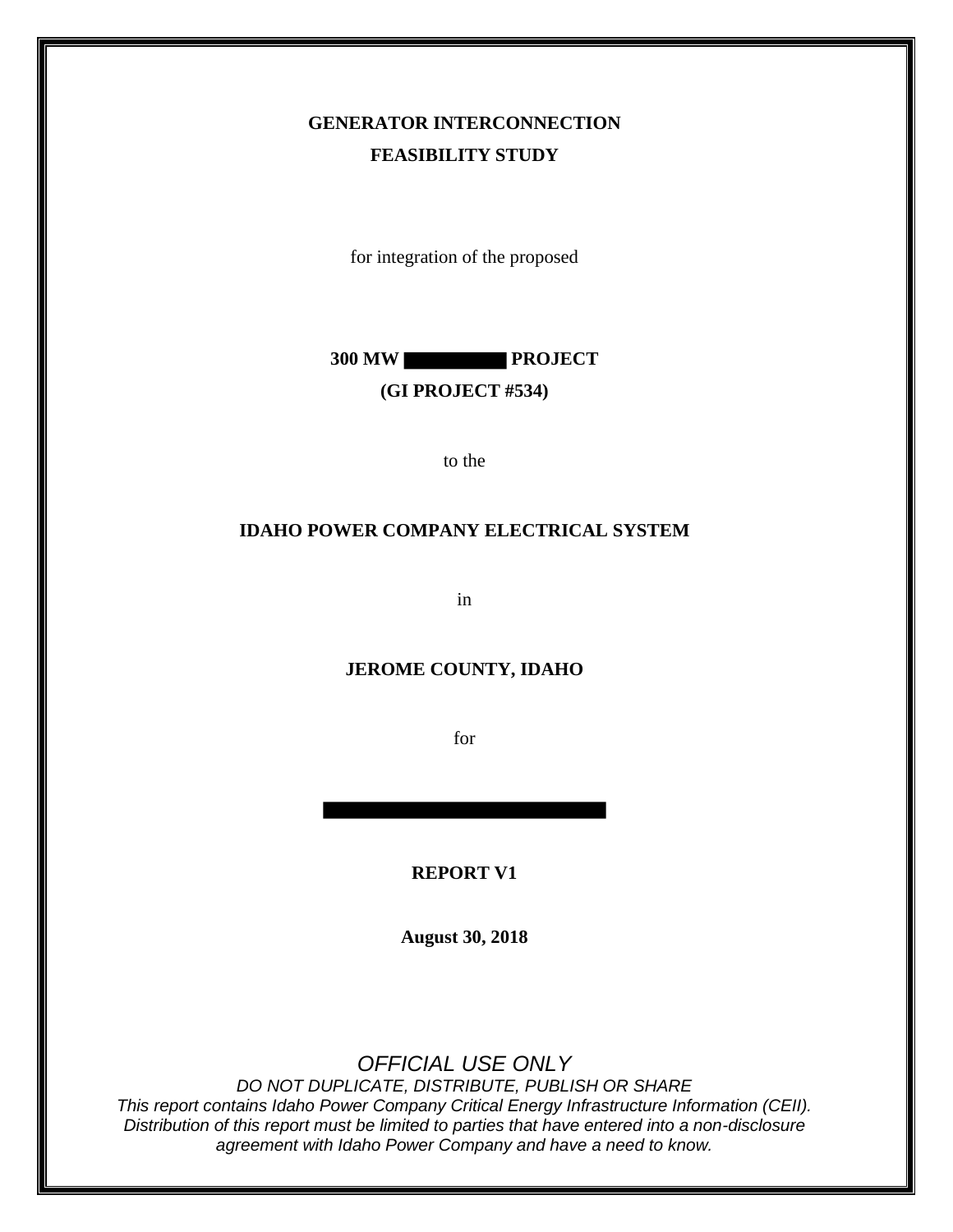## **Table of Contents**

| 1.0         |                                                                           |  |  |  |
|-------------|---------------------------------------------------------------------------|--|--|--|
| 1.1         |                                                                           |  |  |  |
| 1.2         |                                                                           |  |  |  |
| 1.3         |                                                                           |  |  |  |
| 2.0         |                                                                           |  |  |  |
| 2.1         |                                                                           |  |  |  |
| 2.2         | Other Options Considered (NERC Requirement)  Error! Bookmark not defined. |  |  |  |
| 3.0         |                                                                           |  |  |  |
| 4.0         |                                                                           |  |  |  |
| 5.0         |                                                                           |  |  |  |
| 6.0         |                                                                           |  |  |  |
| 7.0         | <b>Grounding Requirements and Electrical System Protection Results  9</b> |  |  |  |
| 8.0         |                                                                           |  |  |  |
| 9.0         |                                                                           |  |  |  |
| 9.1         | Reactive Compensation RequirementsError! Bookmark not defined.            |  |  |  |
| 9.2         |                                                                           |  |  |  |
| <b>10.0</b> |                                                                           |  |  |  |
| 10.1        |                                                                           |  |  |  |
| 10.2        |                                                                           |  |  |  |
| 11.0        |                                                                           |  |  |  |
|             |                                                                           |  |  |  |
| $A-1.0$     |                                                                           |  |  |  |
| $A-2.0$     |                                                                           |  |  |  |
| $A-3.0$     |                                                                           |  |  |  |

### *OFFICIAL USE ONLY*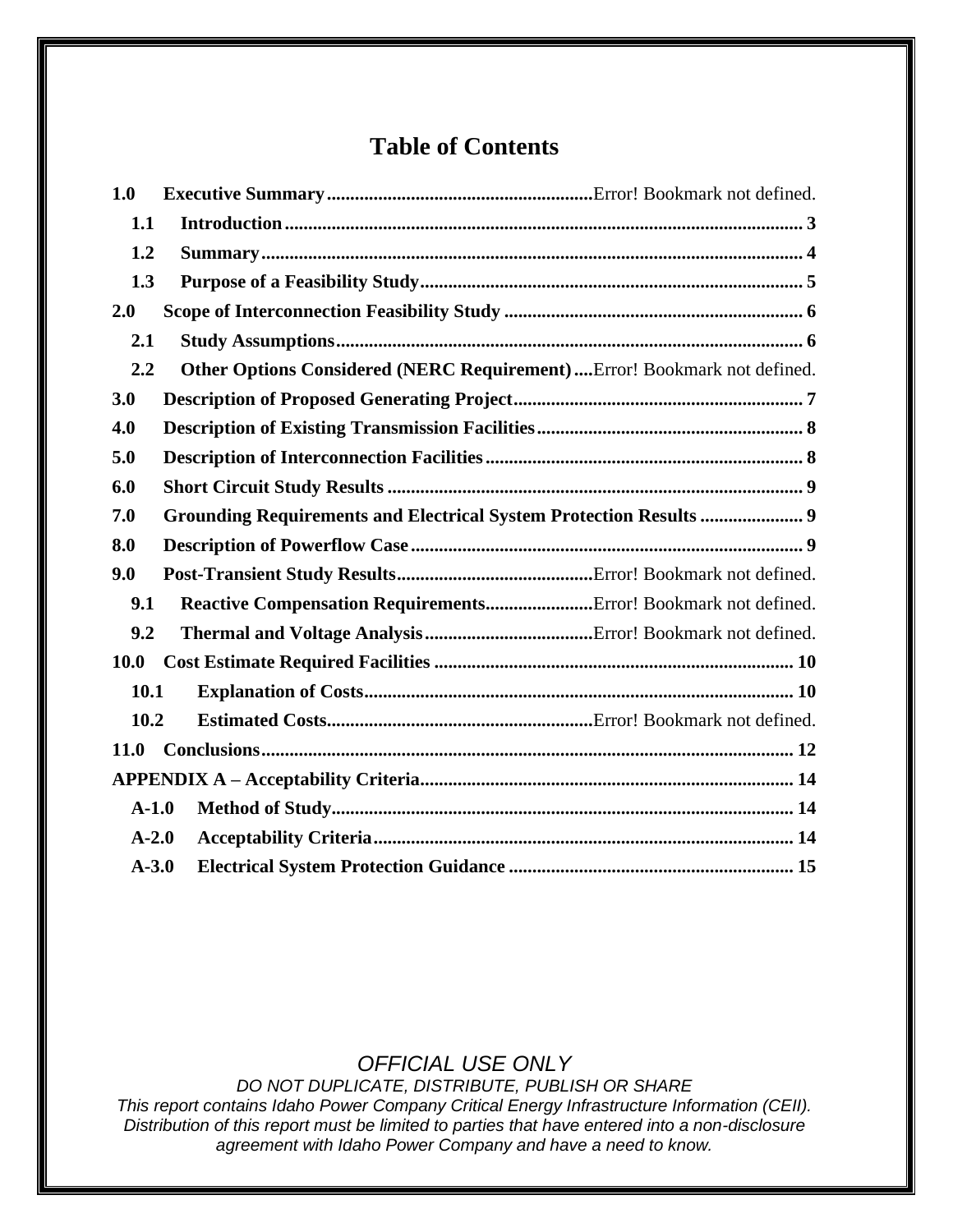#### **1.1 Introduction**

has contracted with Idaho Power Company ("Transmission Provider") to perform a Generator Interconnection Feasibility Study for the integration of the proposed 300MW project (the Project). The Project location  $(\sim$ coordinates ) is in Idaho Power Company's (IPC's) Southern Region in Jerome County, Idaho. The Project is Generation Interconnect (GI) queue number 534 (GI #534). The Project has chosen in the Feasibility Study to be studied as both an Energy Resource (ER) Interconnection Service and a Network Resource (NR) Interconnection Service.

The Project has applied to connect to the Transmission Provider's transmission system for an injection of 300MW with a new 345kV interconnection on the Idaho Power Company's (IPC's) 345kV substation. The Project's Generation Point of Interconnection (POI) is assumed to be at this station.

This report documents the basis for and the results of this Feasibility Study for the GI #534 Generation Interconnection Customer. The report describes the proposed project, the determination of project interconnection feasibility and estimated costs for integration of the Project to the Transmission Provider transmission system. This report satisfies the feasibility study requirements of the Idaho Power Tariff.

#### *OFFICIAL USE ONLY*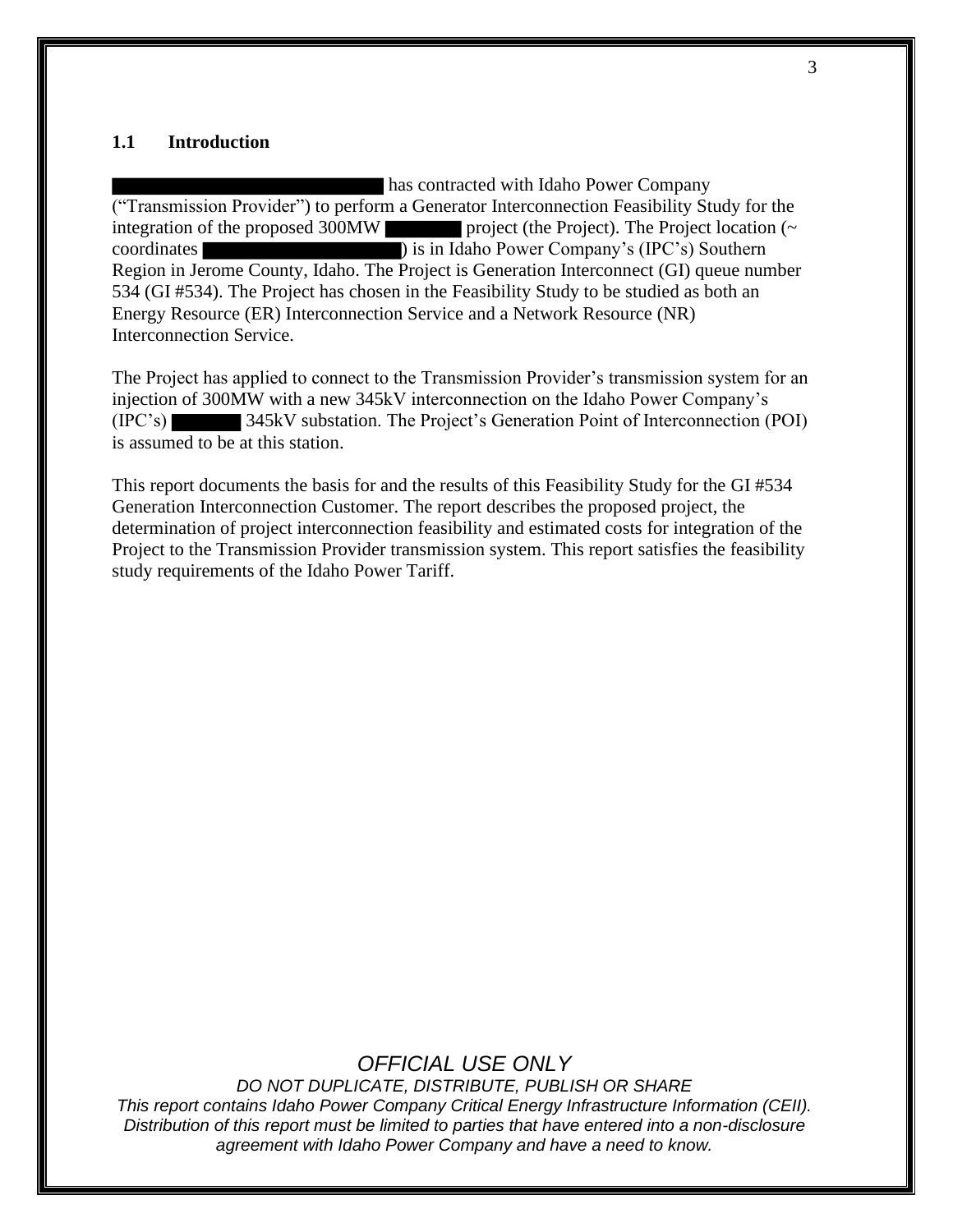#### **1.2 Summary**

The feasibility of interconnecting the 300MW generation project to the Transmission Provider's transmission system with a 345kV interconnection at the station was evaluated. The Project's Generation Point of Interconnection (POI) is assumed to be at the station.

Power flow analysis indicated that interconnecting the Invenergy Wind Development Project is feasible.

The Project will be required to control voltage in accordance with a voltage schedule as provided by Idaho Power Grid Operations. And, GI #534 will be required to manage the real power output of the 300MW generation project at the Project's POI. Also, the installation of phasor measurement unit devices (PMU's) at the POI and maintenance costs associated with communication circuits needed to stream PMU data will be required to be provided to interconnect GI #534. Also, it may be beneficial for form for their own modeling compliance requirements to install additional PMU devices at their facilities monitor the generation source(s).

A Transmission System Impact Study is required to determine if any additional network upgrades are required to integrate this project into the IPCo transmission system and to evaluate system impacts (thermal, voltage, transient stability, reactive margin). Generator interconnection service (either as an Energy Resource or a Network Resource) does not in any way convey any right to deliver electricity to any specific customer or point of delivery.

The total "Energy Resource Interconnection Service" and "Network Resource Interconnection Service" generation interconnection preliminary cost estimate to interconnect the 300MW Project with an interconnection to the 345kV substation is \$1,829,835. The cost estimate includes the substation infrastructure.

The cost estimate includes direct equipment and installation labor costs, indirect labor costs and general overheads. The cost estimate does not include contingency or overheads. These are cost estimates only and final charges to the customer will be based on the actual construction costs incurred. It should be noted that the preliminary cost estimates do not include the cost of the customer's owned equipment.

The Transmission Provider estimates it will require approximately 36 months to design, procure, and construct the facilities described in both the Energy Resource and Network Resource sections of this report following the execution of a Generation Interconnection Agreement. The schedule will be further developed and optimized during the Facility Study should the generation interconnection customer choose to move to that study phase of the interconnection process.

## *OFFICIAL USE ONLY*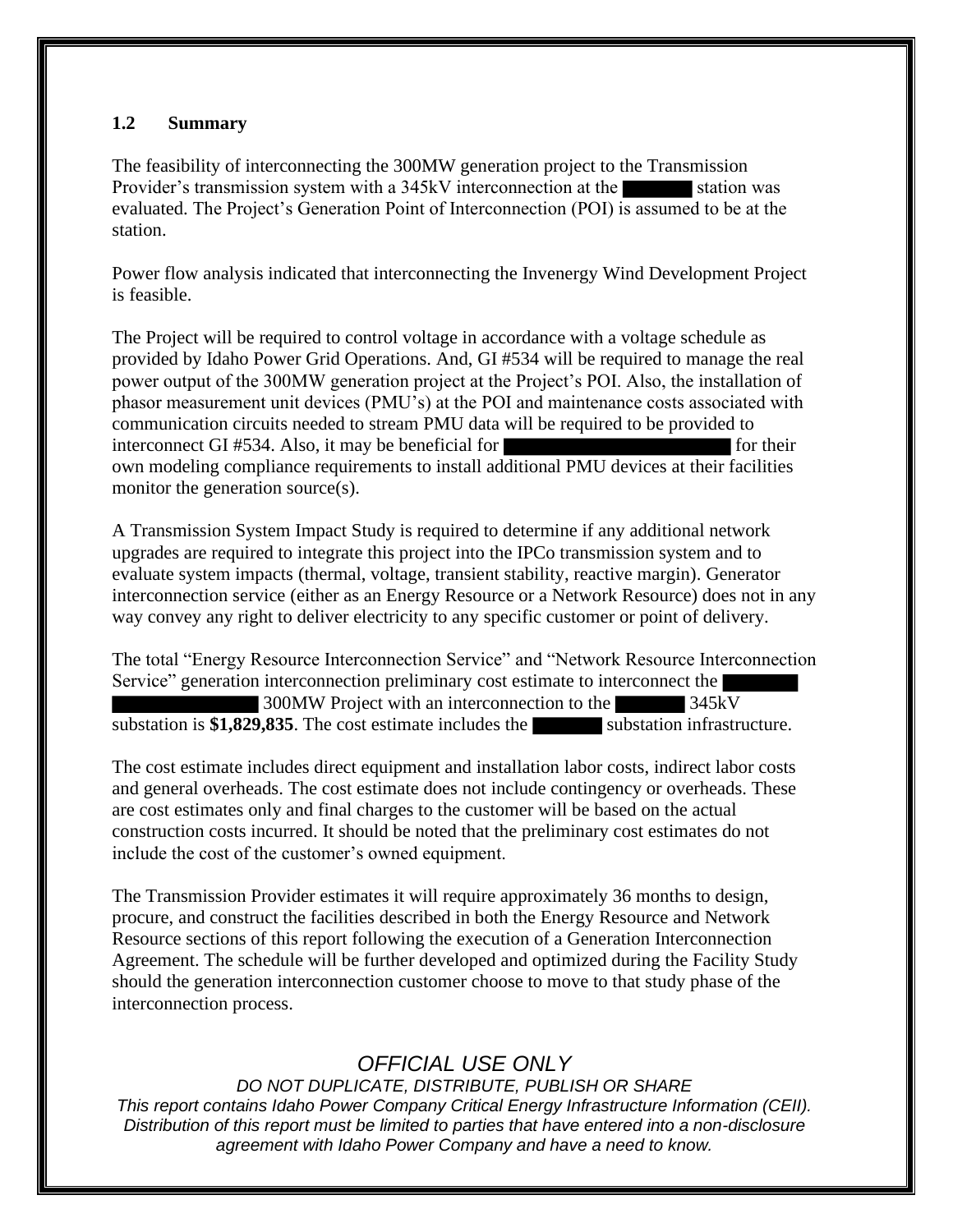#### **1.3 Purpose of a Feasibility Study**

The purpose of a GI Feasibility Study is to provide the following information:

- A description of the proposed project and existing facilities in the project area.
- Powerflow study results of any thermal overload or voltage limit violations resulting from the interconnection.
- Preliminary description of the facilities required to connect the interconnection project to the designated point-of-interconnection.
- A non-binding estimated cost of the facilities required to interconnect the project to the Idaho Power Transmission System.
- Determination of any circuit breaker (or other interrupting device) short circuit interrupting capability limits exceeded due to the interconnection.
- A description of initial grounding and electrical system protection requirements.
- A preliminary description of reactive power requirements.

## *OFFICIAL USE ONLY*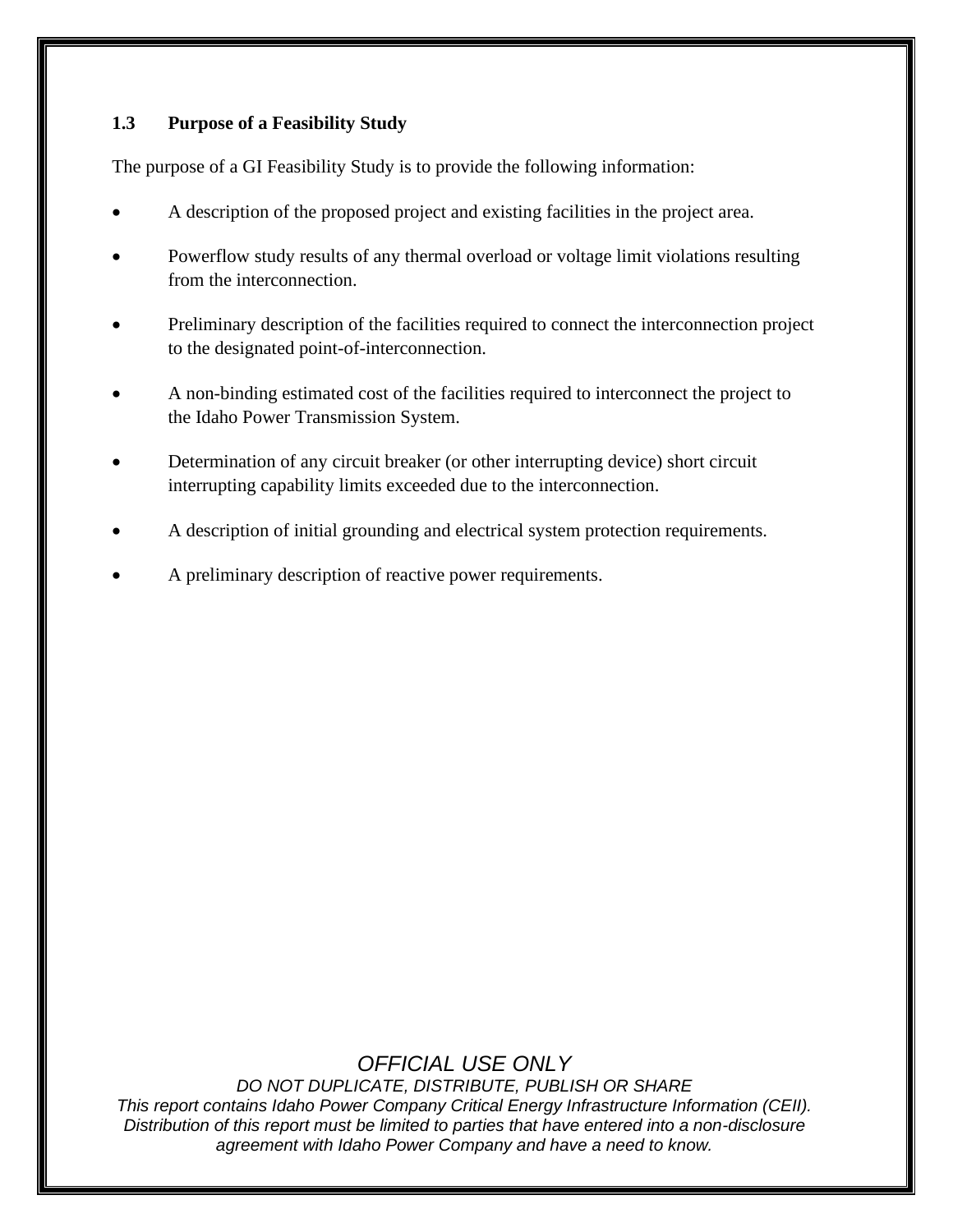#### **2.0 Scope of Interconnection Feasibility Study**

The Interconnection Feasibility Study was done and prepared in accordance with Idaho Power Company Standard Generator Interconnection Procedures, to provide a preliminary evaluation of the feasibility of the interconnection of the proposed generating project to the Idaho Power system. As listed in the Interconnection Feasibility Study agreement, the Interconnection Feasibility Study report provides the following information:

- Initial identification of any circuit breaker short circuit capability limits exceeded as a result of the interconnection;
- Initial identification of any thermal overload or voltage limit violations resulting from the interconnection;

Initial review of grounding requirements and electrical system protection; and

Description and non-binding estimated cost of facilities required to interconnect the Small Generating Facility to the IPCo System and to address the identified short circuit and power flow issues.

All other proposed Generation projects prior to this project in the Generator Interconnect queue were considered in this study**.** A current list of these projects can be found in the Generation Interconnection folder located on the Idaho Power web site at the link shown below:

<http://www.oasis.oati.com/ipco/index.html>

#### **2.1 Study Assumptions**

This Feasibility Study evaluated the performance of the IPC transmission system with full output of the 300MW Generator Interconnection Project.

This Feasibility Study modeled the proposed generation project in the order they appear in the Generator Interconnection Queue.

### *OFFICIAL USE ONLY*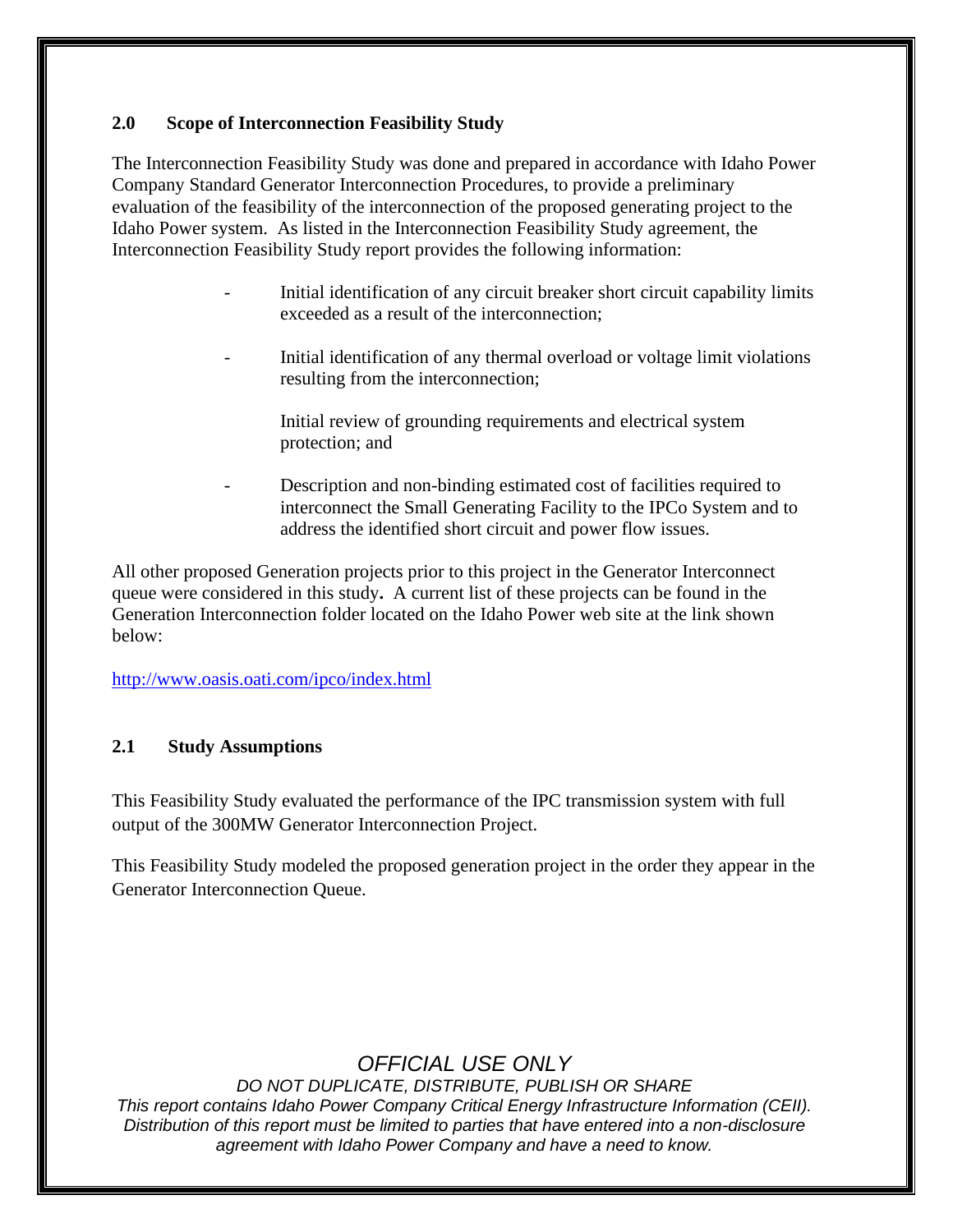#### **3.0 Description of Proposed Generating Project**

GI Project #534 proposes to connect to the Idaho Power transmission system at 345kV with a total injection of 300 MW (maximum project output). The proposed interconnection is via a customer owned and operated 345kV line from the project's 34.5/345kV generation station to the proposed substation.



Figure 1: Project Model

## *OFFICIAL USE ONLY*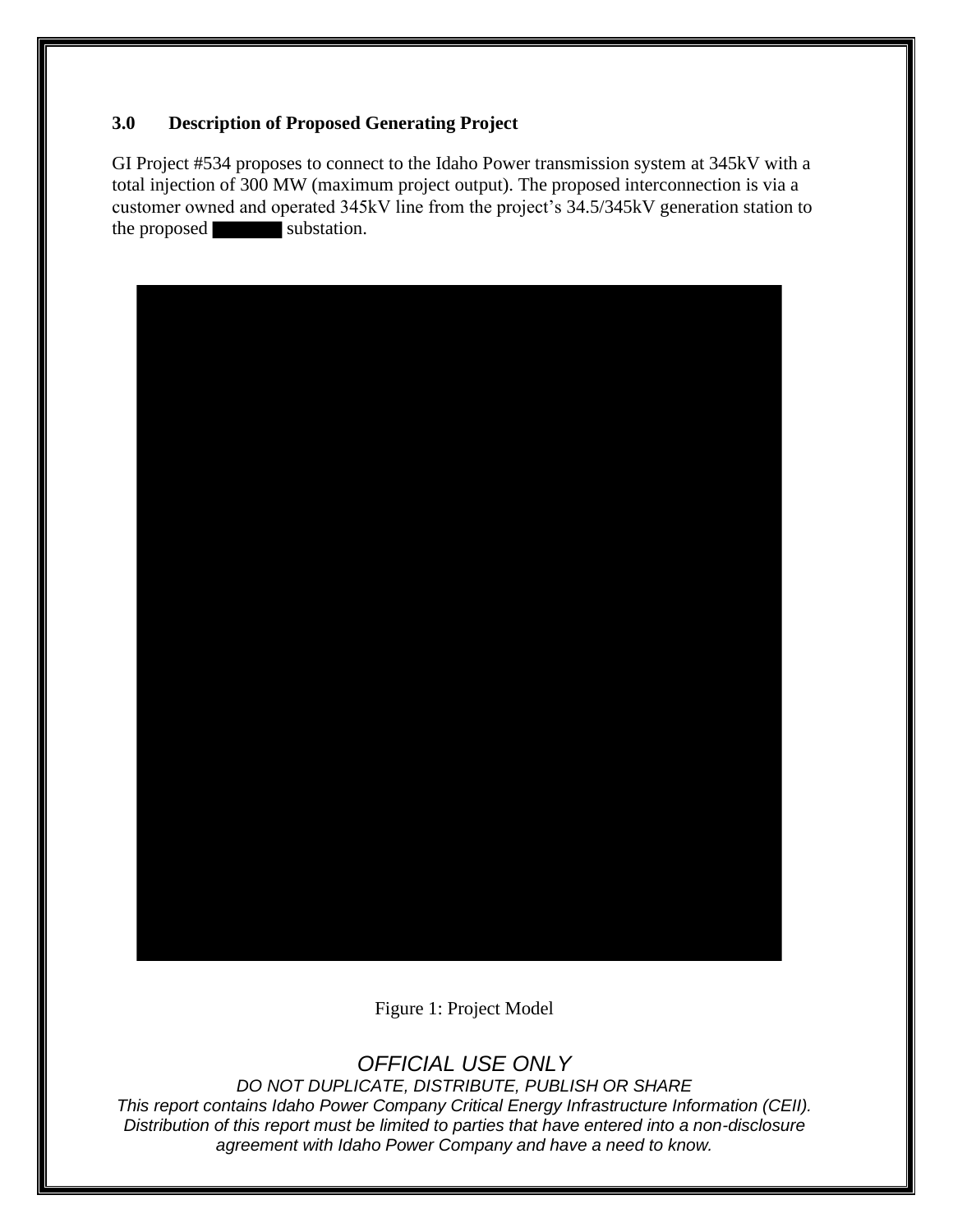#### **4.0 Description of Existing Transmission Facilities**

All generation projects in the area ahead of this project in the IPCo generation queue and their associated transmission system improvements were modeled in a preliminary power flow analysis to evaluate the feasibility of interconnecting GI Project #534.

#### **5.0 Description of Interconnection Facilities**



Figure 2: Substation Model

Integration of GI Project #534 will require the construction of a new rung at the 345kV substation. This includes: Two new 345kV breakers and associated air breaks. A new transmission line relaying package using digital communications – assumes OPGW on the customer owned transmission line with customer owned and operated relaying at the collector station. Conduit runs between all yard apparatus/equipment and the control building. Revenue metering package installed. TeleComm activation fee, cable and SNC protection added for POTS line, SCADA, relay maintenance and Rev Mtg comm's. This project also requires installation of a PMU at the project POI.

The actual station layout and detailed equipment requirements will be determined in the Facility Study should the interconnection customer choose to move to that study phase of the interconnection process.

### *OFFICIAL USE ONLY*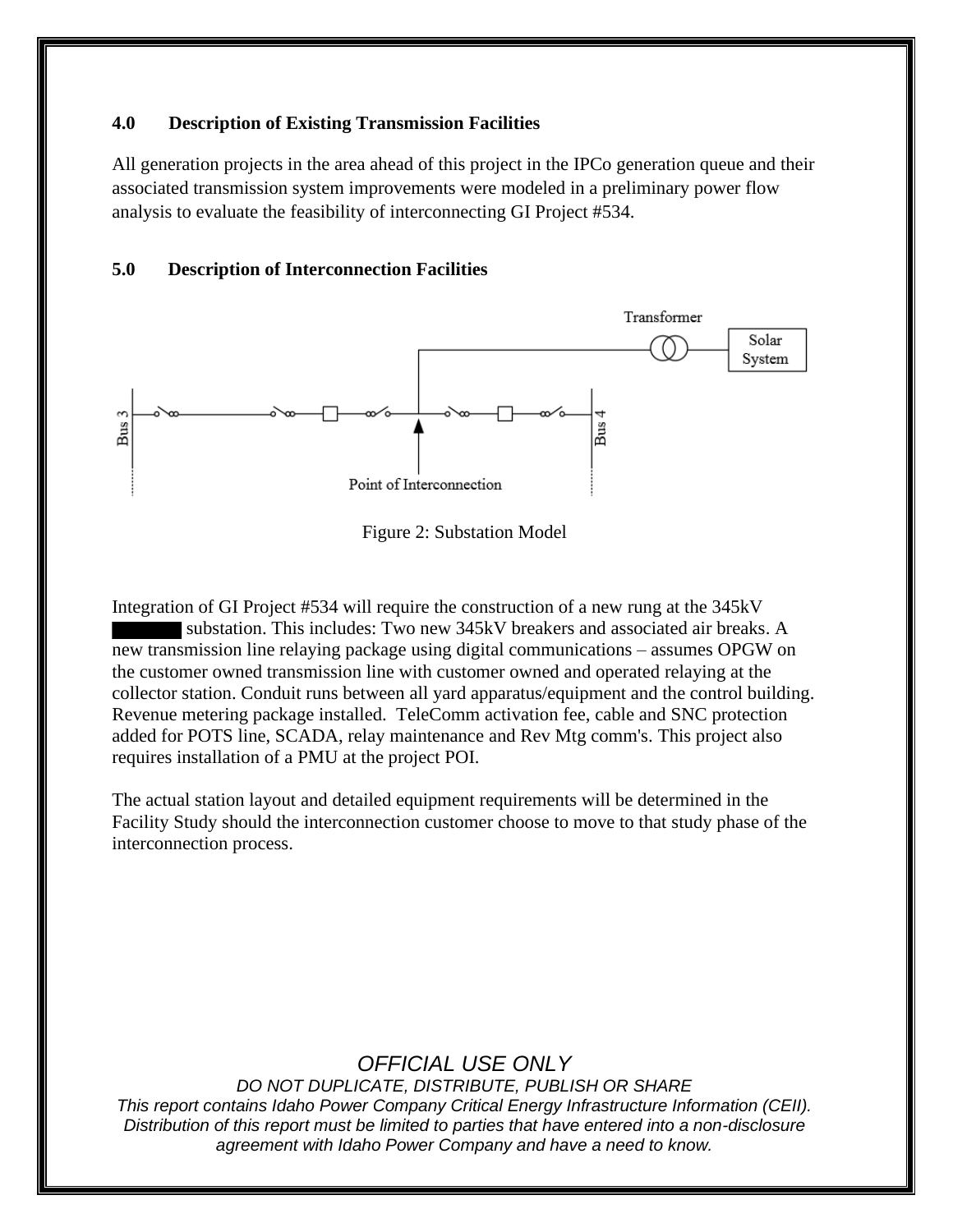#### **6.0 Short Circuit Study Results**

Fault current contribution: the rated fault current contribution from GI Project #534 (as per the interconnection request) is rated at 1.00 p.u. of full load current. IPCo does not anticipate that the fault current contribution will exceed any existing circuit breaker interrupter ratings.

A more comprehensive study will be conducted during the System Impact Study should the interconnection customer choose to proceed to that study phase of the interconnection process.

#### **7.0 Grounding Requirements and Electrical System Protection Results**

The proposed customer owned wye-grounded/wye-grounded with delta tertiary substation transformer meets Idaho Power's transmission interconnection grounding requirements.

#### **8.0 Description of Powerflow Case**

The WECC 2018 Light Autumn operating case was chosen as the initial power flow base case for this feasibility study. It has been extensively modified to represent a shoulder month condition with high wind, solar, and gas generation east of Boise, and high east to west (westbound) transfers (representing Firm Transmission Service provided by the Transmission Provider) across the Transmission Provider's transmission system which generally occurs in the fall.

The second case used for the study is the WECC 2015 Heavy Summer operating case. This case was chosen as an additional power flow base case for this feasibility study to represent a heavy summer operating case. Next, the base case was modified to represent high west to east (eastbound) transfers across the Idaho transmission system during heavy load conditions.

The levels of flow represented in the study cases are intended to capture potential impact of the new project on the existing capabilities of the surrounding paths and the interconnected transmission systems.

## *OFFICIAL USE ONLY*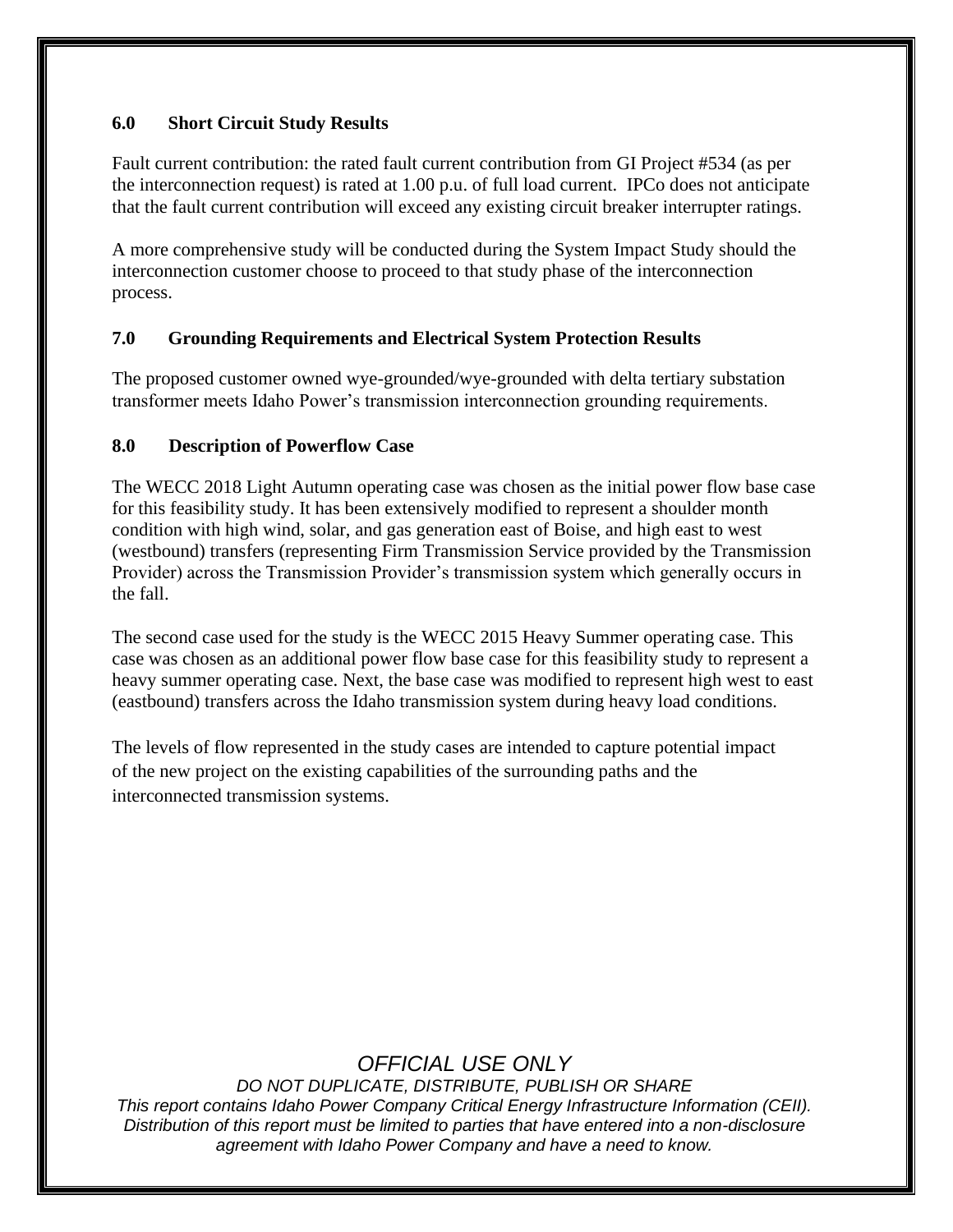#### **9.0 Cost Estimate Required Facilities**

The interconnection costs are **\$1,829,835**. This represents the infrastructure at the substation required to connect GINT #534. This estimate is given in 2018 dollars. This estimate will need to be revisited if the project is built at a much later date. This is a cost estimate only and final charges to the customer will be based on the actual construction costs incurred. Allowance for funds used during construction (AFUDC) has not been included in the cost estimates since it is assumed that IPC will be provided up-front funding by the Interconnect Customer. Note that this estimate does not include the cost of the customer's equipment. The cost estimate assumes that transmission network upgrades have been placed in-service from projects ahead of #534 in the Generator Interconnection Queue.

| GI #534<br><b>Project</b><br>$POI -$<br>345kV Station<br><b>Energy Resource Generation Interconnection Facilities</b> |             |  |  |  |
|-----------------------------------------------------------------------------------------------------------------------|-------------|--|--|--|
| <b>Direct Assigned</b>                                                                                                | Cost        |  |  |  |
| Line Terminal Controls and Indication<br>Line Protection and Control, Metering                                        | \$42,346    |  |  |  |
| <b>Network Upgrade</b>                                                                                                | Cost        |  |  |  |
| 345kV Breakers and Associated Air Breaks and Bus<br>Two 345kV breakers, five air breaks, and bus work                 | \$1,787,489 |  |  |  |

#### **9.1 Explanation of Costs**

If applicable, the cost estimate includes both Direct Assigned ('DA') costs and Network Upgrade ('NU') costs (definitions of cost allocations provided below). The Interconnection Customer is responsible for all of the Direct Assigned costs. The Transmission Provider is responsible for the Network Upgrade costs, however these funds will be secured by the Interconnect Customer. If the Network Upgrades are associated with a PURPA project, then they become the sole responsibility of the Interconnection Customer. Interconnect Customers Interconnection Facilities ('ICIF') are the sole responsibility of the Interconnection Customer.

#### **Idaho Power Company Open Access Transmission Tariff Definitions for Cost allocations:**

**Interconnection Customer's Interconnection Facilities ('ICIF')**. Interconnection Customer shall, at its expense, design, procure, construct, own and install the ICIF, as set forth in Appendix A, Interconnection Facilities, Network Upgrades and Distribution Upgrades.

## *OFFICIAL USE ONLY*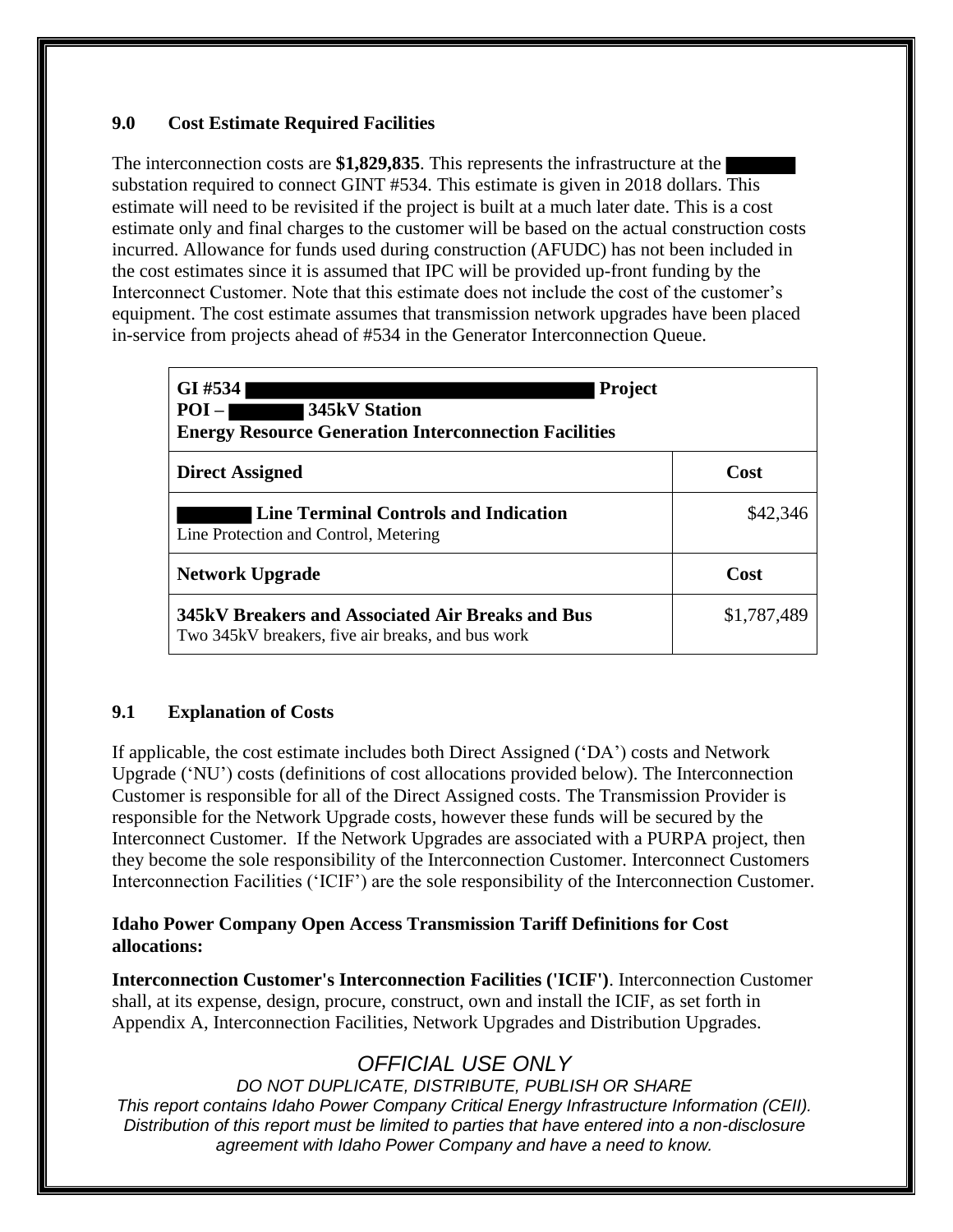**Direct Assignment Facilities ('DA')**: Facilities or portions of facilities that are constructed by the Transmission Provider for the sole use/benefit of a particular Transmission Customer requesting service under the Tariff. Direct Assignment Facilities shall be specified in the Service Agreement that governs service to the Transmission Customer and shall be subject to Commission approval.

**Network Upgrades ('NU')**: Modifications or additions to transmission-related facilities that are integrated with and support the Transmission Provider's overall Transmission System for the general benefit of all users of such Transmission System.

### *OFFICIAL USE ONLY*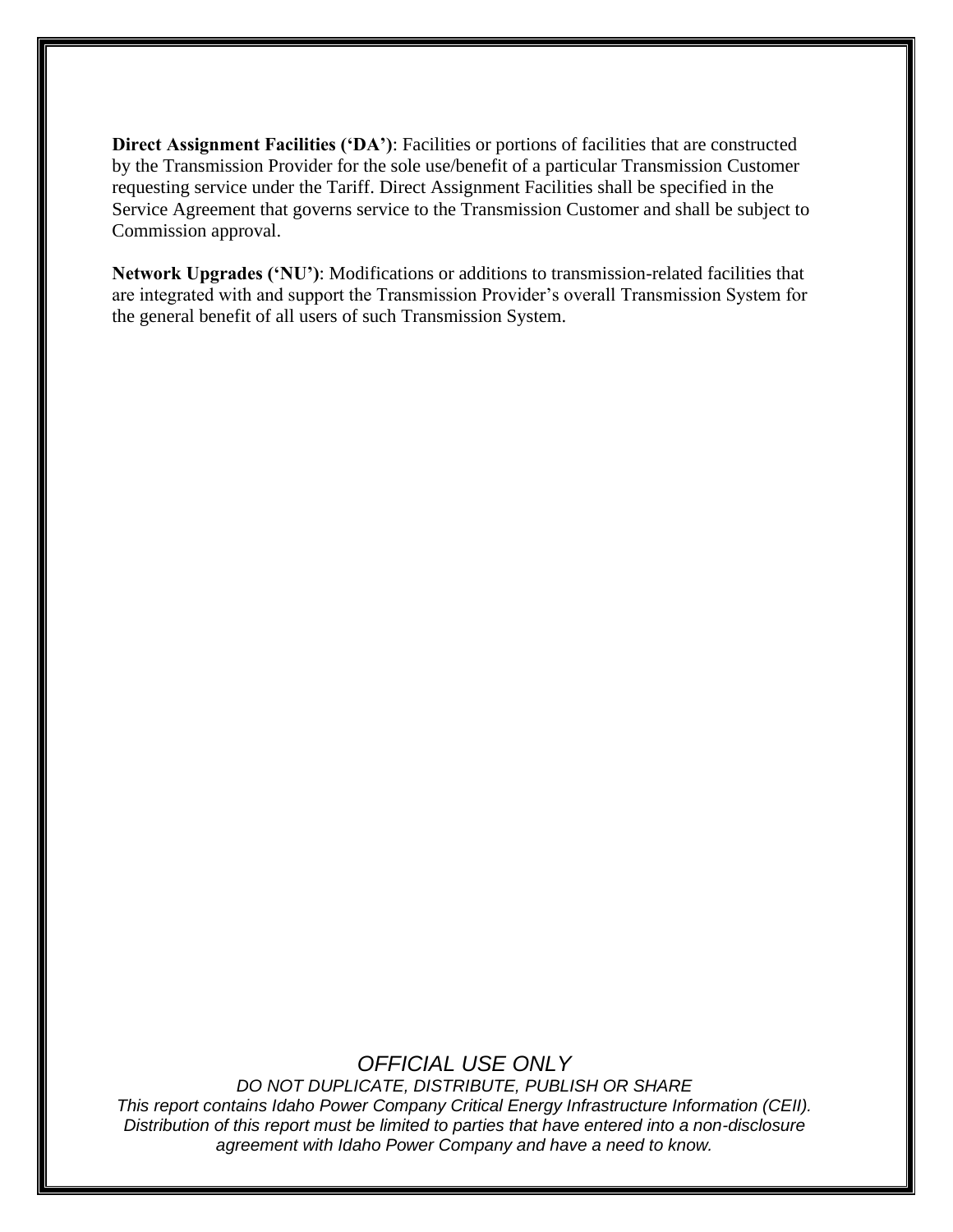#### **11.0 Conclusions**

A Generation Interconnection Feasibility Study was performed for interconnection of the project (IPCo queue #534 ) to Idaho Power's 345kV substation. The project will integrate 300 MW of inverters.

Post-transient analysis showed acceptable system performance for all N-1 and N-2 contingencies studied.

Detailed fault studies were performed to evaluate increases in short circuit fault duties for the transmission grid. The Project's impact on fault current magnitude was minimal and no mitigation is required.

The estimated cost to interconnect the proposed projects to the IPCo system is approximately \$1.8 million.

Pre-queue transmission service applicants will be charged with transmission system capacity upgrades that may not materialize if one or more of the applicants drop out of the queue. The results and conclusions of this study are based on the realization of these projects in the unique queue/project order. Consequently, this Project may have to bear additional costs for transmission system capacity upgrades if any of the prequeue applicants drop out of the queue.

## *OFFICIAL USE ONLY*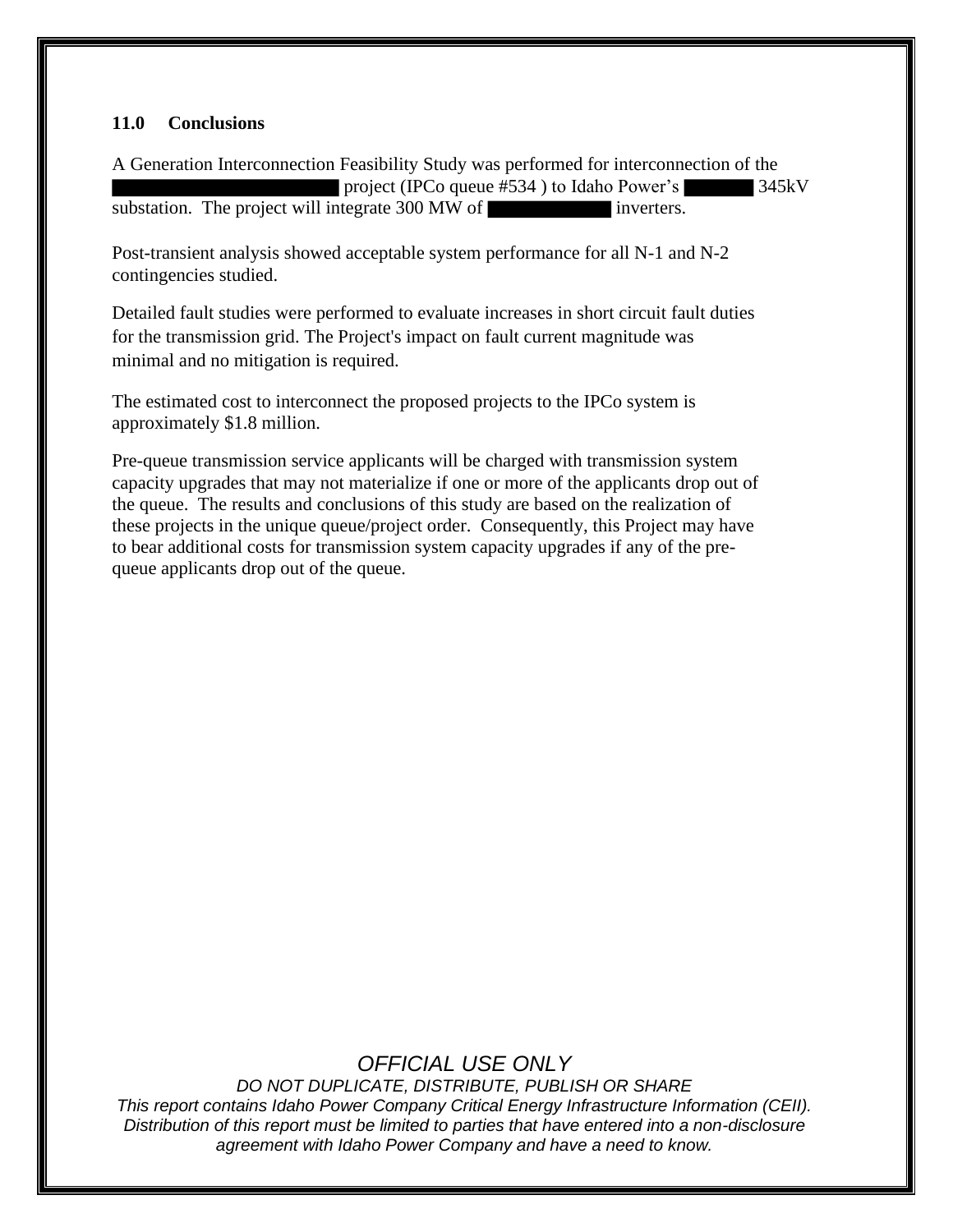# **Revision History**

| Date       | <b>Revision</b> | Initials | <b>Summary of Changes</b> |
|------------|-----------------|----------|---------------------------|
| 08/31/2018 |                 | ELS      | Description               |

### *OFFICIAL USE ONLY*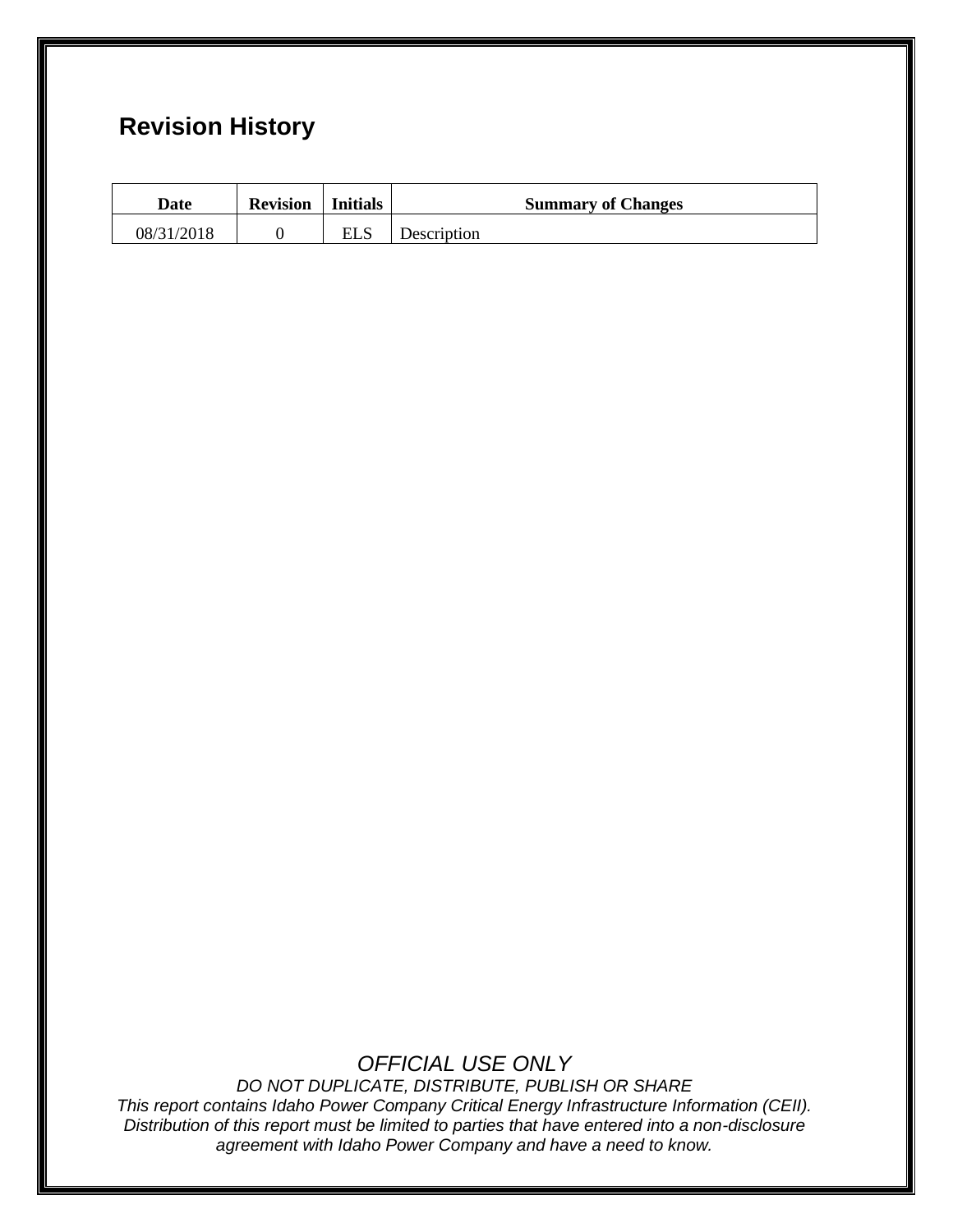### **APPENDIX A – Acceptability Criteria**

#### **A-1.0 Method of Study**

The Feasibility Study plan inserts the Project up to the maximum requested injection into the selected Western Electric Coordinating Council (WECC) power flow case and then, using Power World Simulator or GE's Positive Sequence Load Flow (PSLF) analysis tool, the impacts of the new resource on Idaho Power's transmission system (lines, transformers, etc.) within the study area are analyzed. NERC, WECC, and Idaho Power reliability criteria and Idaho Power operating procedures were used to determine the acceptability of the configurations considered. For distribution feeder analysis, Idaho Power utilizes Advantica's SynerGEE Software.

#### **A-2.0 Acceptability Criteria**

The following acceptability criteria were used in the power flow analysis to determine under which system configuration modifications may be required:

The continuous rating of equipment is assumed to be the normal thermal rating of the equipment. This rating will be as determined by the manufacturer of the equipment or as determined by Idaho Power. Less than or equal to 100% of continuous rating is acceptable.

Idaho Power's Voltage Operating Guidelines were used to determine voltage requirements on the system. This states, in part, that distribution voltages, under normal operating conditions, are to be maintained within plus or minus 5% (0.05 per unit) of nominal everywhere on the feeder. Therefore, voltages greater than or equal to 0.95 pu voltage and less than or equal to 1.05 pu voltage are acceptable.

Voltage flicker during starting or stopping the generator is limited to 5% as measured at the point of interconnection, per Idaho Power's T&D Advisory Information Manual.

Idaho Power's Reliability Criteria for System Planning was used to determine proper transmission system operation.

All customer generation must meet IEEE 519 and ANSI C84.1 Standards.

All other applicable national and Idaho Power standards and prudent utility practices were used to determine the acceptability of the configurations considered.

The stable operation of the system requires an adequate supply of volt-amperes reactive (VARs) to maintain a stable voltage profile under both steady-state and

## *OFFICIAL USE ONLY*